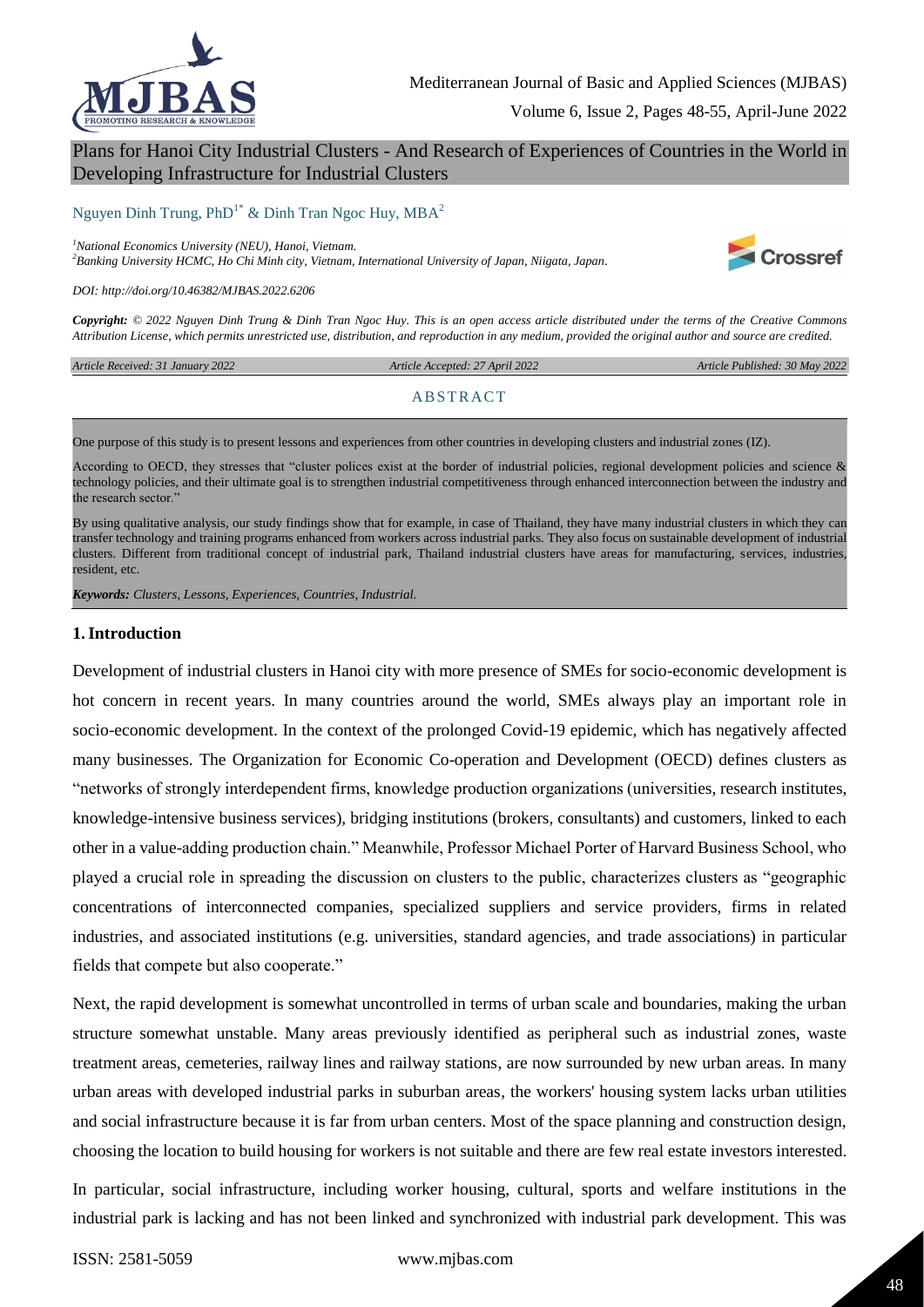

revealed during the fourth outbreak of the Covid-19 pandemic, showing that most of the local industrial zones have not yet paid attention to the construction of worker accommodation, so the implementation cannot be guaranteed. The 20% land fund for construction of social housing or accommodation for workers in many places is not available or not implemented. The Ministry of Construction has issued a document directing localities when formulating and approving industrial zone planning, to arrange appropriate land area in the area to build workers' houses, ensuring synchronous infrastructure system, technical and social infrastructure to serve workers and employees working in the industrial park.

### *Research Questions:*

Question 1: What is situation of industrial clusters in Hanoi city Vietnam?

Question 2: What are lessons and experiences from other countries in developing clusters and industrial zones  $(IZ)?$ 

### **2. Previous Studies**

**First,** over the past 50 years of economic growth since the Korean War, the Korean government has implemented industrial location policies, which are similar to clusters. Industrial locations refer to geographical area where companies gather together to conduct business activities. Some examples are the steel industrial complex in Pohang, the machinery complex in Changwon, and the petrochemistry complex in Ulsan. Industrial locations are sites reserved and developed for industrial activities. The Korean government initiated the policy of designating industrial location to heighten the land efficiency of the nation and secure some of the territory for production and other industrial activities.

# *Beside, roles of banks are vital as well (DTN Huy, 2015; PM Dat et al, 2020)*

The decision to borrow capital of an enterprise is an act to satisfy the needs of corporate customers for products and services (borrowing funds) provided by banks. If banking products and services meet the needs and expectations of the business, then the business tends to continue using that service in the next time and recommend it to other customers (Philip Kotler, 2001).

The relationship between SMEs and banks: According to Khalid Hassan Abdesamed (2014), if businesses have a good relationship with banks, it will help businesses complete procedures faster because they know the regulations of the bank. Tran Quoc Hoan (2018) pointed out that the relationship between businesses and banks has a positive impact on the access to credit capital of SMEs.

Researches by Pham Hong Manh and Dong Trung Chinh (2013) and Nguyen Quoc Nghi (2011) both suggest that the faster and more flexible the loan procedure, the more customers intend to use the bank's lending services. . The speed of the bank's loan application processing must always be fast, helping businesses to circulate cash flows, create credibility with partners in terms of payment time and meet the needs of using capital to serve customers and business. Last but not least, the most effective way to achieve innovation-led growth is none other than the promotion of industrial cluster policies. The industrial cluster policy in Korea was promoted to convert the Korean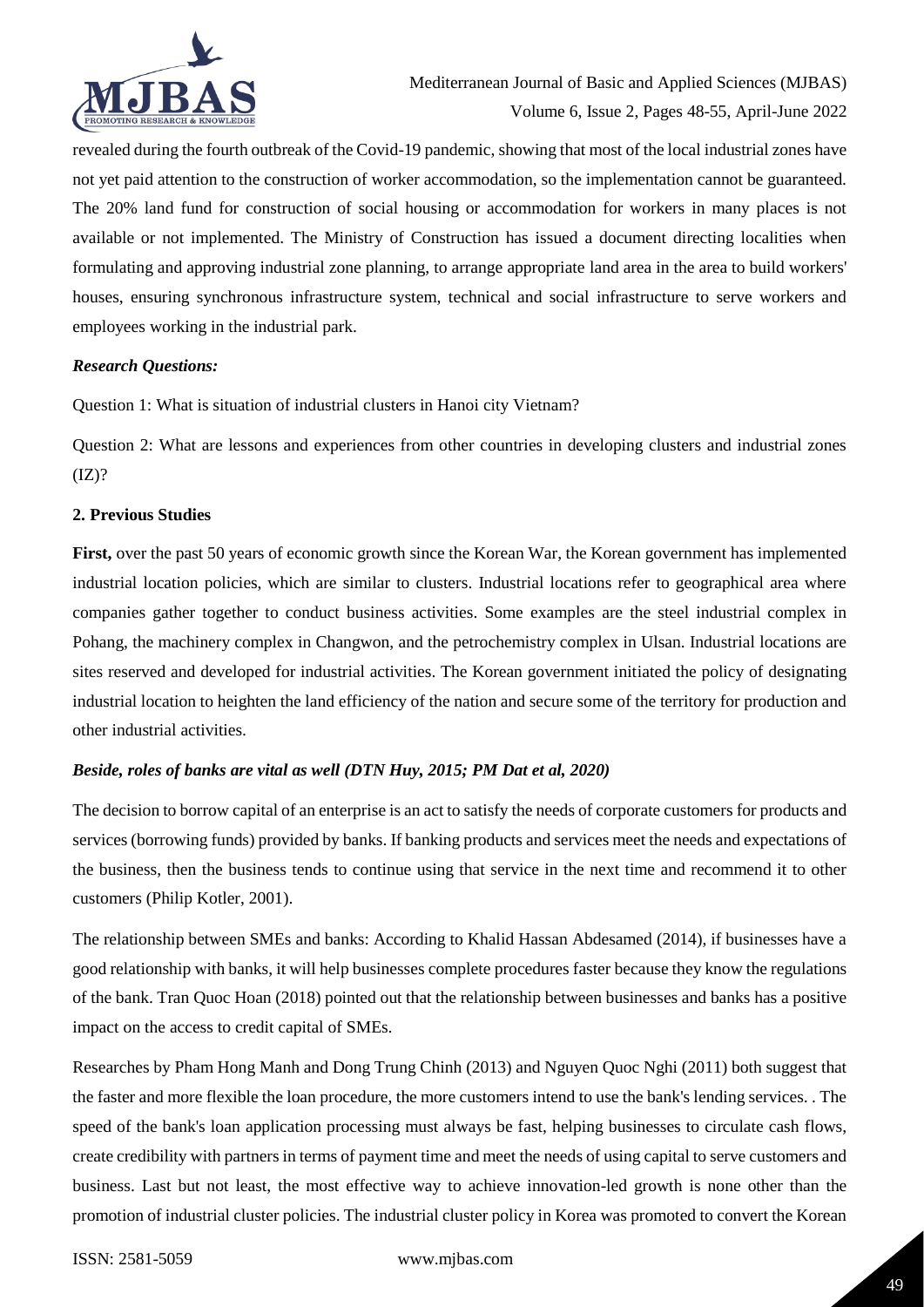

economy to an innovation-led growth system by upgrading existing R&D districts or production complexes to industrial clusters equipped with both production and R&D capacities where innovation keeps occurring on a regular basis

(Source: The Industrial Complex Cluster Program of Korea, 2010).

And Kulpina et al (2020) stated that Need to identify key areas in Economy Clustering and to increase Efficiency and Resource Usage for Sustainable Social and Economic Development, in case Kuzbass.

### **3. Research Method**

In the study, authors will use qualitative analysis combined with analyzing basis of previous studies. This content was then checked to accurately reflect the content of the research problem.

Synthesis and inductive methods also used.

### **4. Research Results**

### *4.1. Situation of developing industrial clusters*

Despite making positive contributions to socio-economic growth, many comments say that industrial parks and economic zones have revealed shortcomings and limitations in recent years. Specifically, the construction of a master plan for the development of industrial zones and economic zones lacks an overall and long-term vision in relation to other economic sectors and to society. IZs and EZs are planned fairly spread out, mainly based on local proposals, not attached to the local and national socio-economic development master plans and master plans, and have not closely followed actual requirements. Practices, orientation and ability to attract investment, local competitive advantages and efficient use of resources. The occupancy rate in many industrial zones is still low, leading to the state of abandoned land and waste of resources. There are still quite a few IPs with slow deployment and low investment attraction for many reasons such as slow site clearance, high investment rates, overlap in planning or infrastructure outside the industrial park fence.

Multimedia connection infrastructure is not synchronized and unbalanced when road transport accounts for 77% of the total amount of goods transported throughout the country. Technical standards of infrastructure and factories are still low.

The synchronicity and cohesion between the planning of industrial zones and economic zones with those of social infrastructure, human resources, construction, land use and urban areas is not high. The development of industrial zones and economic zones in the direction of sustainability, harmony between industry, urban areas and services, creating links, cooperation, forming value chains between enterprises inside and outside the IZs and EZs has not been focused. In particular, the technical infrastructure for environmental protection of industrial zones in some localities has not been synchronized. The operation of environmental protection works has not been serious and has not fully complied with the provisions of the law on environment.

In the context of international integration and the development of the 4.0 revolution, it is necessary to innovate, restructure and perfect the industrial park model to catch up with the global trend, ensure the harmony of long-term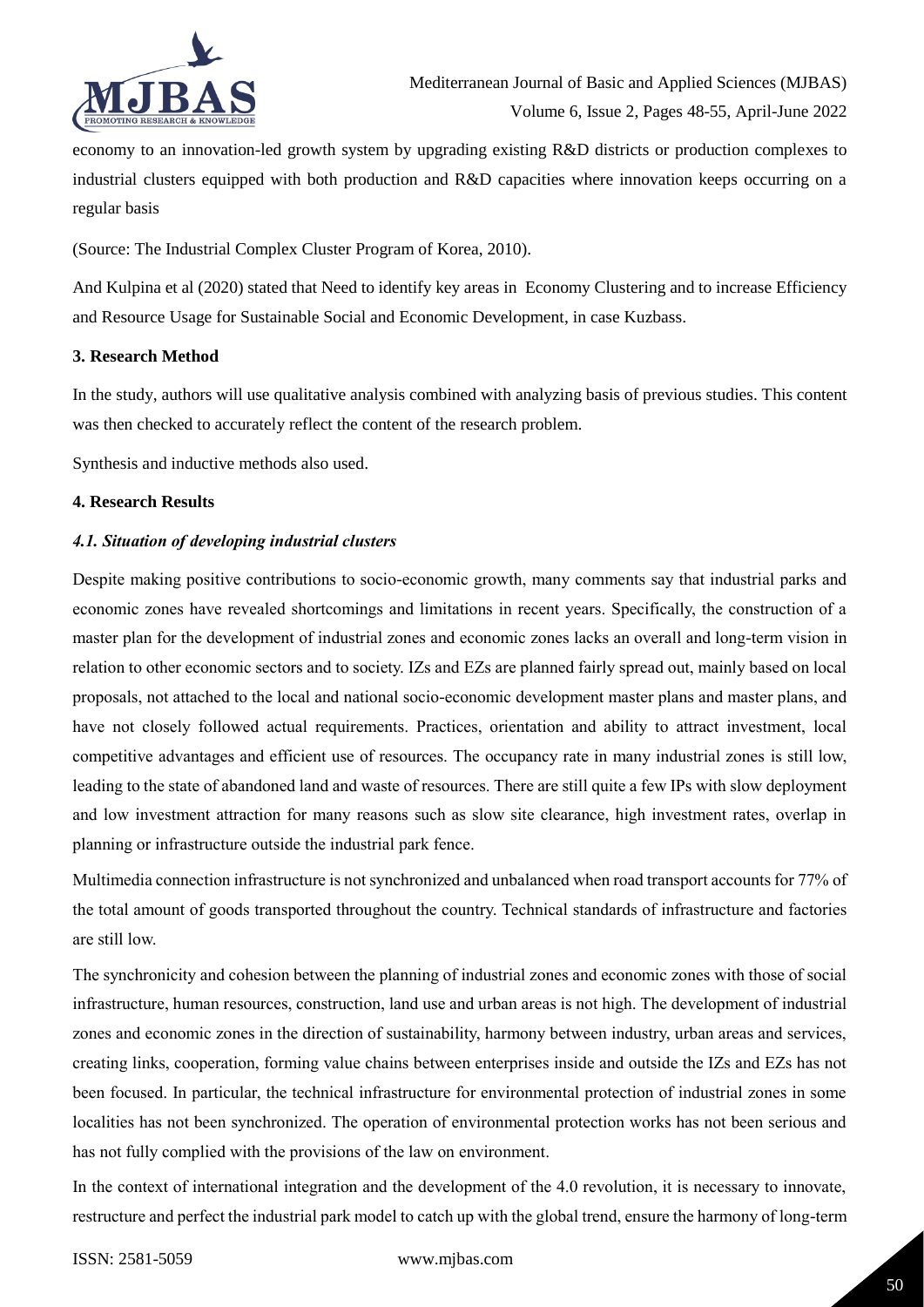

interests, and take efficiency. Socio-economic, environmental protection and sustainable development as the highest goal, are demanding comprehensive breakthrough solutions, rational arrangement of industrial zones according to standards, standards and regulations.

One of the top solutions is to review detailed urban planning, linking housing planning for industrial workers with urban development planning.

Paying attention to the traffic structure connecting the region and the national territory through the formation of a system of highways, airports, and seaports. This will create shifting trends in the geographical distribution of industrial zones in the coming period. Therefore, the strategy of integrating the industrial zone system with the new urban system and industrial residential areas needs to be clearly shown in the orientation of the National Master Plan and the urban-rural system planning in order to create the power of the future. strong synergy between production development and human resources; attaching infrastructure inside and outside the technical fence; link between urban development and the system of modern residential areas and the system of industrial zones. Promote research and innovation in planning to build models of urban-industrial, service-industrial-urban, eco-industrial parks (energy saving, low emission), building industrial park models ecology, urban IZ, service synchronous industrial park structure.

### *4.2. Experiences of other countries in development*

#### **The case of Taiwan:**

In order to develop industrial clusters, Taiwan government agencies have to evaluate potential and competitive advantages of each region to see the forecasts of science and technology development as well as trade trends in each area, for time 10-20 years.

Then they will construct an internal infrastructure for clusters including: internal communication and information system and internal transportation system, etc.

Taiwan also direct for high technology development and produce products toward exports.

So we see they have a solid process in cluster development.

### **The case of Thailand:**

Thailand has many industrial clusters in which they can transfer technology and training programs enhanced from workers across industrial parks.

They also focus on sustainable development of industrial clusters.

Different from traditional concept of industrial park, Thailand industrial clusters have areas for manufacturing, services, industries, resident, etc.

#### **The case of China:**

Over the years, the Chinese government has taken many measures to improve the digital infrastructure. The first measure is to establish and strengthen the mechanism of all-people telecommunications services, including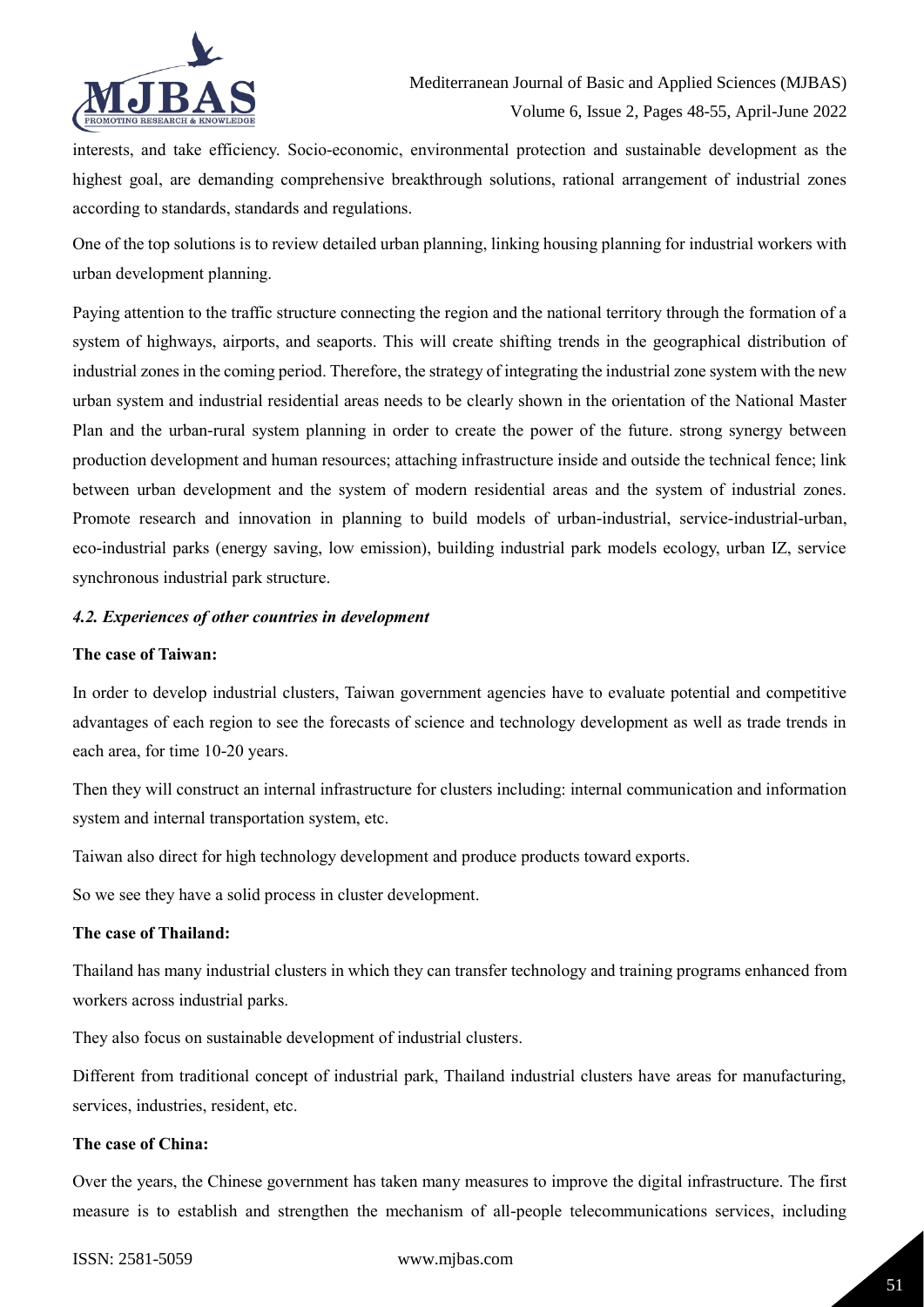

piloting all-people telecommunications services, supporting upgrading of fiber optic networks and building network systems for villages. Second, China has accelerated the construction of access points to the backbone network and completed the restructuring of the network system. Third, China strives to expand internet bandwidth by formulating and implementing an annual bandwidth expansion plan. China is also actively involved in the construction of the international undersea fiber optic cable system.

#### **The case of India:**

The Government of India is working hard to extend the coverage of mobile networks and network connectivity to all remote islands and villages that are not yet connected. To get more rural areas to have internet access, India initiated the "BharatNet" program. This program brings the Gigabyte network to the entire country, and develops an efficient connectivity solution for remote areas. At this time, more than 230,000 km of fiber optic cable has been installed at Gigabyte speeds to more than 50,000 villages. Similarly, a "Rural Broadband System" is also being developed by the Government of India, whereby 25,000 public Wi-Fi hotspots are expected to be installed in rural telephone stations.

### **The case of Korea:**

Korea is trying to develop more venture ecosystem in clusters. And Pangyo Techno Valley is a state-of-the-art IT technology centered on high technology companies. If wide-scale cooperation measures are established between Daejeon and Gyeonggi-do clusters, which are different from each other in the process of formation and complexity, a great synergy will be created at the national level. Gwanggyo Techno Valley has several high-tech convergence research institutes, bio-research institutes, and nano research institutes. It has potential to grow as a base for advancing biotechnology in connection with hospitals nearby (Lim, DS, 2012). On the other hand, the model of high tech (CNC) zones in the world is very diverse, depending on the type of ownership, tasks, functions and operating history. Most of the high tech (CNC) zones in the world receive funding in other forms from the State. In the US, up to 80% of hi-tech parks are funded by the government or universities. Similarly, in Europe, up to 85% of hi-tech parks receive funding from the government budget or in Southeast Asia, the government is often the one to provide the infrastructure for hi-tech parks.

State capital has different roles depending on the development cycle of each hi-tech zone, but often plays an overwhelming role in the early stages because this stage requires large capital, slow capital recovery time, and carries many risks. In the next stages, when research activities have stabilized, research results are confirmed, the private sector will participate more in investment, then the state budget for the hi-tech zone will be decrease. External capital mobilized and used effectively will increase economic growth, raise income and create internal accumulation for the economy. Among external capital sources, FDI plays a very important role in promoting technology and laborers. This is confirmed by (NT Hoang, DTN Huy, 2021).

#### **5. Discussion and Conclusion**

The State has a consistent investment policy on the basis of incentives high, especially taxes. In addition to the interventions by mechanisms and policies, the Government also provides economic support for industrial zones in difficult areas to promote the development of the whole industrial zone system in the country.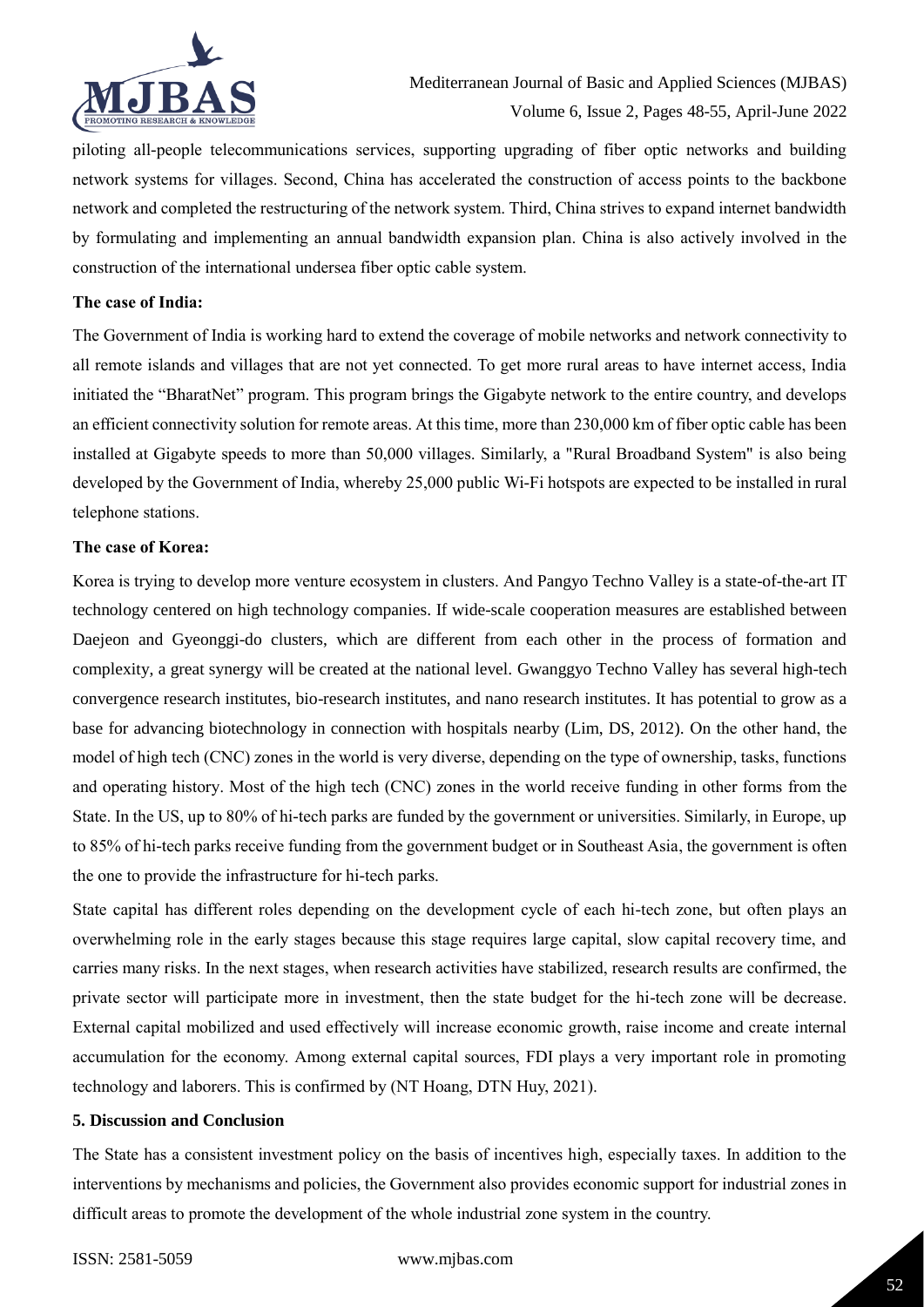

- Flexible and highly effective management mechanism, the management model of the industrial park must be really open, implement the OSS mechanism well, simplify administrative procedures, compact administrative apparatus, avoid low level. The worst bureaucracy and administration cause troubles for investors. The Management Board of the Industrial Park is financially proactive in order to facilitate the good performance of the assigned functions.

Second, banks need to focus on researching and improving the process of appraising and processing loan applications and disbursements as quickly as possible while ensuring risk prevention and compliance with the bank's regulations in order to reduce risks. Roles of banks need to enhance (DTN Huy et al, 2021; Hac LD et al, 2021; THach NN et al, 2021; DTN Huy, NT Hang, 2021).

Third, in order to contribute to improving the loan decision of SMEs, improving the quality of staff is a very important solution of commercial banks. Bank staff also need to provide specific instructions, explain clearly and in detail the loan procedures that SMEs need to have when taking out loans, and clearly explain to businesses the provisions or terms in the loan contract, mortgage contracts to avoid the situation that enterprises do not understand or do not understand, leading to complaints or dissatisfaction of enterprises with service staff.

Fourth, commercial banks need to continue to innovate the lending process in the direction of simplifying loan procedures, reducing troubles for businesses, ensuring loan safety and in accordance with the provisions of the law. High appraisal capacity to shorten the loan settlement time is essential.

Last but not least, The State must ensure a stable political, social and macroeconomic situation, and an appropriate trade regime.

- The industrial zone is organized according to a reasonable territorial space on the basis of regional and national planning. The development is not only within the scope of each locality, but also takes into account the linkages between neighboring provinces and cities in order to promote the potential of each region.

- Synchronous planning and construction of the IP between technical and social infrastructure inside and outside the IP, paying attention to the development of satellite areas outside the IP such as residential areas, urban areas, raw material areas ensure more and more sustainable development.

- Investment capital is based on promoting internal resources within the country, not focusing too much on capital from outside. Have a consistent policy in attracting foreign direct investment. The State mobilizes all capital sources in the society and encourages all economic sectors to participate in the development of IZs.

- Reasonable land and factory rental prices, good industrial park technical infrastructure.

- In case building industrial clusters or industrial parks, it is necessary to ensure favorable conditions in the organization of workers' working conditions.

- When arranging an industrial cluster in the city or on the land outside the city, it should be combined into an industrial - residential cluster. Accordingly, the industrial-residential cluster is a special spatial planning complex, including industrial enterprises with requirements of level III to V hygiene protection (not emitting hazardous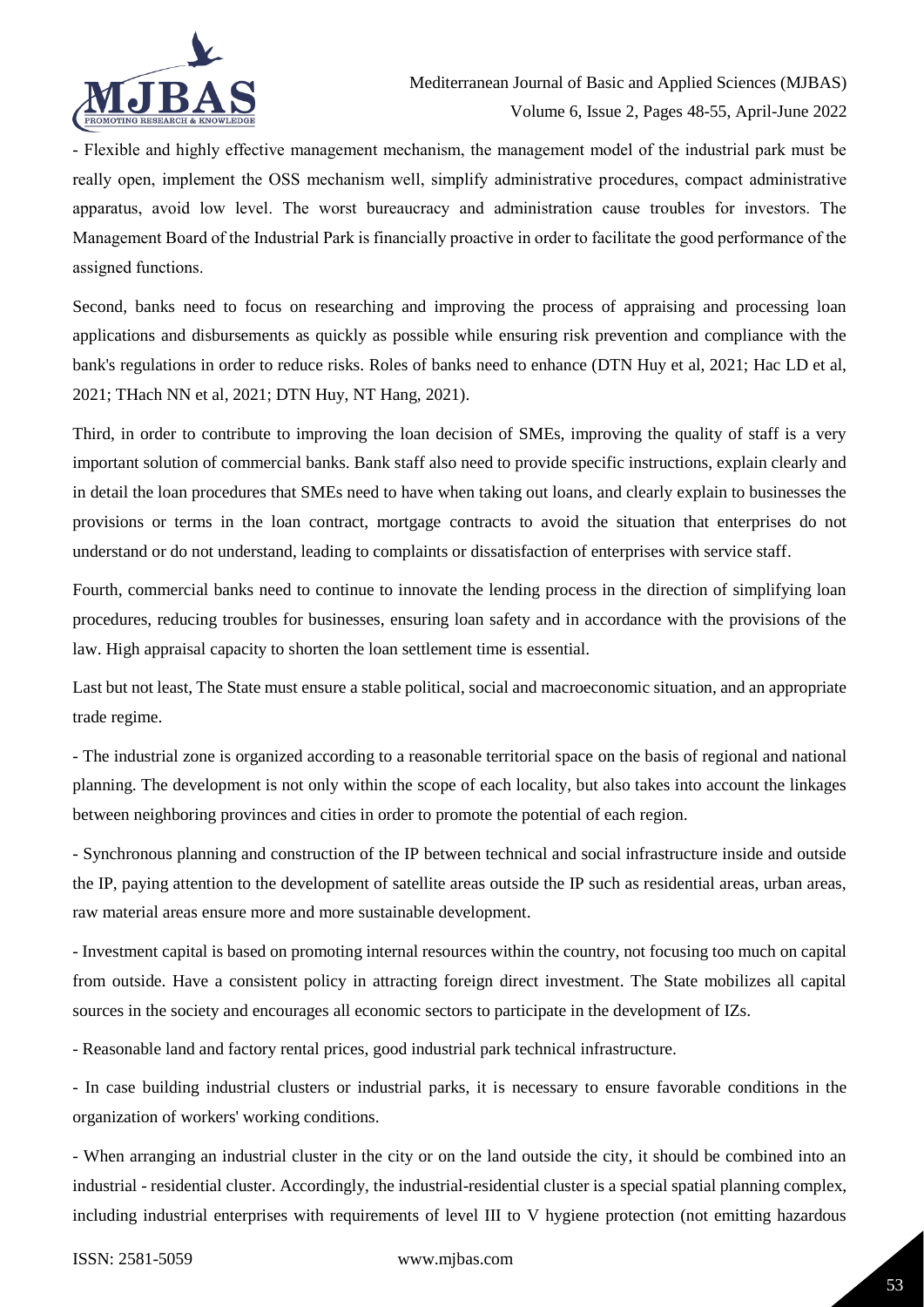

waste, or not producing hazardous waste) considerable or craft enterprises capable of combining with housing areas into a unified planning structure. The inter-relationship between the Industrial Park and the Residential Area is mainly on foot, partly by public transport, sharing the same facilities for workers working in factories and residents of neighboring housing areas.



(Source: author synthesis)

**Fig.1.** Hanoi clusters (industrial)

### **Limitations**

The research still has some limitations such as: The research is needed to make quantitative model with control variables such as: enterprise size, operating time, enterprise assets, etc. That is also the direction for further research.

# **Declarations**

# *Source of Funding*

*This research did not receive any grant from funding agencies in the public, commercial, or not-for-profit sectors.*

# *Consent for publication*

*Authors declare that they consented for the publication of this research work.* 

# **References**

[1] Bui Xuan Bien, Hoang Tran Hau, Nguyen Thi Thuy Nga, Tran Thi Phuong Diu, (2020). The role of social capital in credit access of small and medium-sized private enterprises. Economic and Development Review, Issue 279, September, pp.12-19.

[2] CC.Frangos, Constantine C.Fragkos, (2012). Factors Affecting Customers' Decision for Taking out Bank Loans: A Case of Greek Customers.

[3] Christos C. Frangos and partner, (2012). Factors Affecting Customers' Decision for Taking out Bank Loans: A Case of Greek Customers, London.